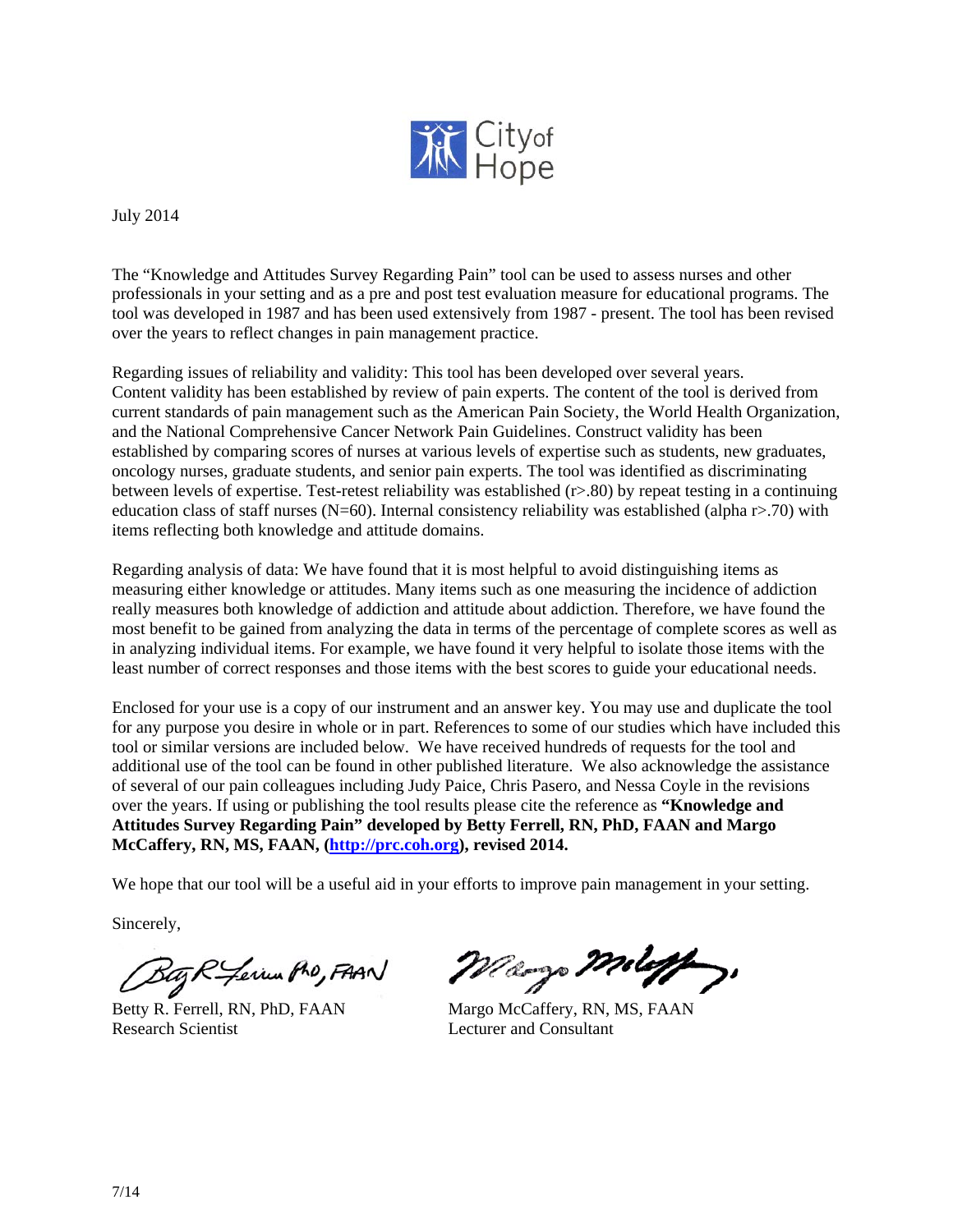References:

Ferrell BR, McCaffery M, Rhiner M. (1992). "Pain and addiction: An urgent need for changing nursing education." *Journal of Pain and Symptom Management*, 7(2): 117-124.

Ferrell BR, Grant M, Ritchey KJ, Ropchan R, Rivera LM (1993). "The Pain Resource Nurse Training program: A unique approach to pain management." *Journal of Pain and Symptom Management*, 8(8): 549-556

McCaffery M, Ferrell BR (1994). "Understanding opioids & addiction." *Nursing 94*, 24(8): 56-59.

Ferrell BR, McCaffery M (1997). "Nurses' knowledge about Equianalgesic and opioid dosing." *Cancer Nursing*, 20(3): 201-212

McCaffery M, Ferrell BR (1997). "Nurses' knowledge of pain assessment and management: How much progress have we made*?" Journal of Pain and Symptom Management*, 14(3): 175-188

McCaffery M, Ferrell BR (1997). "Influence of professional vs. personal role on pain assessment and use of opioids." *The Journal of Continuing Education in Nursing*, 28(2): 69-77

Ferrell BR, Virani R (1998). "Institutional commitment to improved pain management: Sustaining the effort." *Journal of Pharmaceutical Care in Pain and Symptom Control*, 6(2): 43-55

McCaffery M, Ferrell BR (1999). "Opioids and pain management - What do nurses know?" *Nursing 99*, 29(3): 48-52

McCaffery M, Ferrell BR, Pasero C (2000). "Nurses' personal opinions about patients' pain and their effect on recorded assessments and titration of opioid doses." *Pain Management Nursing*, 1(3): 79-87

Borneman T, Sun V, Ferrell BR, Koczywas M, Piper B, & Uman G. (2006). Educating patients about pain management. *Oncology Nurse Edition, 20*(10), 41-49.

Ferrell BR. (2007). Reducing barriers to pain assessment and management: An institutional perspective*. Journal of Palliative Medicine, 10*(1S), S15-S18. DOI: 10.1089/jpm.2007.9828. (Pages 15-18 in Optimizing Opioid Management in Palliative Care article).

American Pain Society. (2008). *Principles of Analgesic Use in the Treatment of Acute Pain and Cancer Pain Guidelines, 6th Edition.*

Borneman T, Koczywas M, Chih-Yi Sun V, Piper BF, Uman G, & Ferrell BR. (2010). Reducing patient barriers to pain and fatigue management. *Journal of Pain and Symptom Management, 39*(3), 486.501. DOI: 10.1016/j.jpainsymman.2009.08.007.

BornemanT, Koczywas M, Sun V, Piper B, Smith-Idell C, Laroya B, Uman G, & Ferrell BR. (2011). Effectiveness of a clinical intervention to eliminate barriers to pain and fatigue management in oncology. *Journal of Palliative Medicine*, 14(2), 197-205. DOI: 10.1089/jpm.2010.0268.

National Comprehensive Cancer Network. (2014). *NCCN Clinical Practice Guidelines®* National Comprehensive Cancer Network, Inc, All Rights Reserved.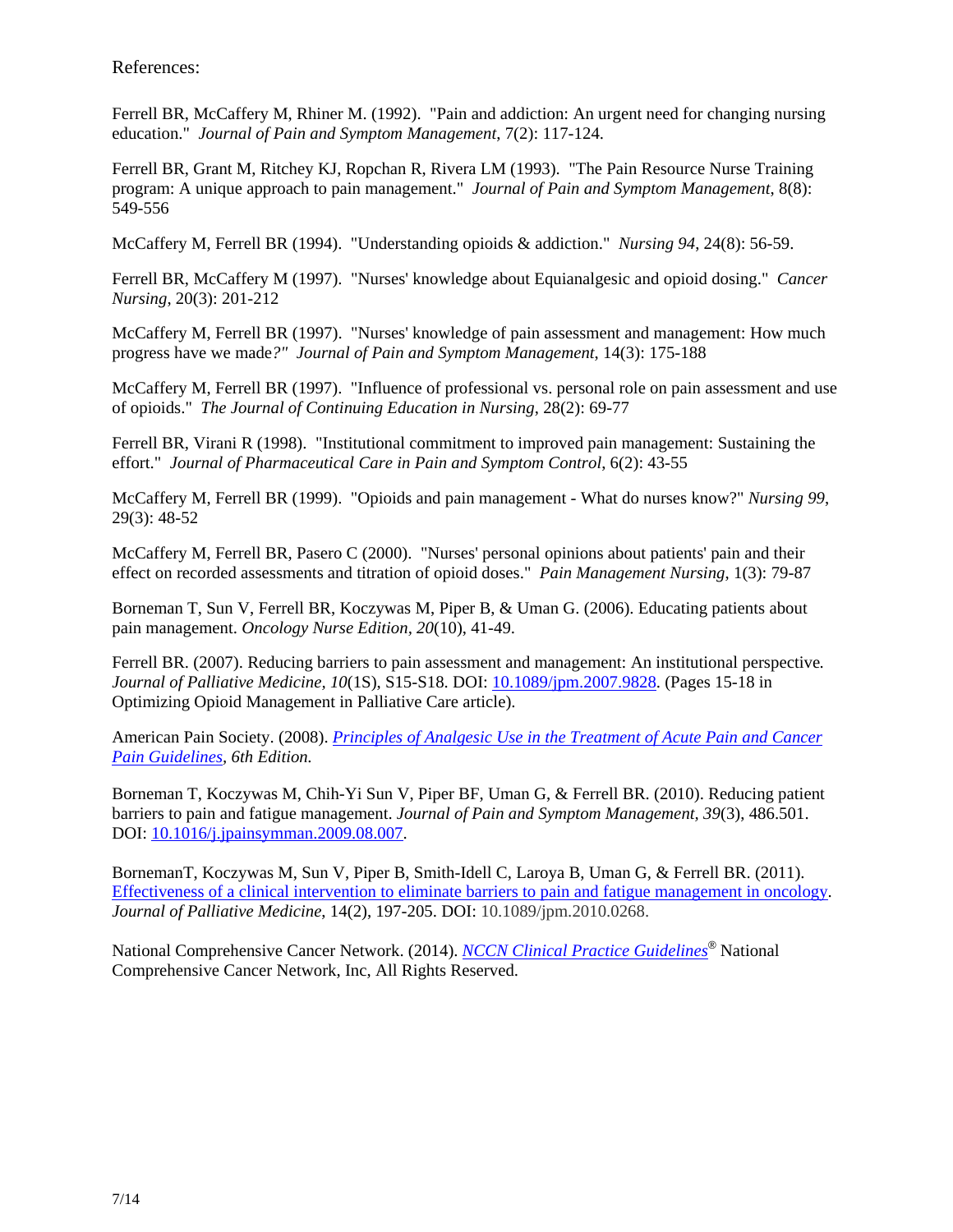# **Knowledge and Attitudes Survey Regarding Pain**

# **True/False – Circle the correct answer.**

| T | F           |     | 1. Vital signs are always reliable indicators of the intensity of a patient's pain.                                                                                                                                                               |
|---|-------------|-----|---------------------------------------------------------------------------------------------------------------------------------------------------------------------------------------------------------------------------------------------------|
| T | F           |     | 2. Because their nervous system is underdeveloped, children under two years of age have<br>decreased pain sensitivity and limited memory of painful experiences.                                                                                  |
| T | F           |     | 3. Patients who can be distracted from pain usually do not have severe pain.                                                                                                                                                                      |
| Т | $\mathbf F$ |     | 4. Patients may sleep in spite of severe pain.                                                                                                                                                                                                    |
| T | $\mathbf F$ |     | 5. Aspirin and other nonsteroidal anti-inflammatory agents are NOT effective analgesics for<br>painful bone metastases.                                                                                                                           |
| T | F           |     | 6. Respiratory depression rarely occurs in patients who have been receiving stable doses of opioids<br>over a period of months.                                                                                                                   |
| T | F           |     | 7. Combining analgesics that work by different mechanisms (e.g., combining an NSAID with an<br>opioid) may result in better pain control with fewer side effects than using a single analgesic<br>agent.                                          |
| T | F           |     | 8. The usual duration of analgesia of 1-2 mg morphine IV is 4-5 hours.                                                                                                                                                                            |
| T | $\mathbf F$ |     | 9. Opioids should not be used in patients with a history of substance abuse.                                                                                                                                                                      |
| T | F           |     | 10. Elderly patients cannot tolerate opioids for pain relief.                                                                                                                                                                                     |
| Т | F           |     | 11. Patients should be encouraged to endure as much pain as possible before using an opioid.                                                                                                                                                      |
| Т | F           |     | 12. Children less than 11 years old cannot reliably report pain so clinicians should rely solely on the<br>parent's assessment of the child's pain intensity.                                                                                     |
| T | F           |     | 13. Patients' spiritual beliefs may lead them to think pain and suffering are necessary.                                                                                                                                                          |
| Т | F           |     | 14. After an initial dose of opioid analgesic is given, subsequent doses should be adjusted in<br>accordance with the individual patient's response.                                                                                              |
| Т | F           |     | 15. Giving patients sterile water by injection (placebo) is a useful test to determine if the pain is<br>real.                                                                                                                                    |
| Т | F           | 16. | Vicodin (hydrocodone 5 mg + acetaminophen 300 mg) PO is approximately equal to $5\n-10$ mg<br>of morphine PO.                                                                                                                                     |
| T | F           |     | 17. If the source of the patient's pain is unknown, opioids should not be used during the pain<br>evaluation period, as this could mask the ability to correctly diagnose the cause of pain.                                                      |
| T | F           |     | 18. Anticonvulsant drugs such as gabapentin (Neurontin) produce optimal pain relief after a single<br>dose.                                                                                                                                       |
| Т | $\mathbf F$ |     | 19. Benzodiazepines are not effective pain relievers and are rarely recommended as part of an<br>analgesic regiment.                                                                                                                              |
| T | F           |     | 20. Narcotic/opioid addiction is defined as a chronic neurobiologic disease, characterized by<br>behaviors that include one or more of the following: impaired control over drug use, compulsive<br>use, continued use despite harm, and craving. |
| Т | F           |     | 21. The term 'equianalgesia' means approximately equal analgesia and is used when referring to the<br>doses of various analgesics that provide approximately the same amount of pain relief.                                                      |
| T | F           |     | 22. Sedation assessment is recommended during opioid pain management because excessive<br>sedation precedes opioid-induced respiratory depression.                                                                                                |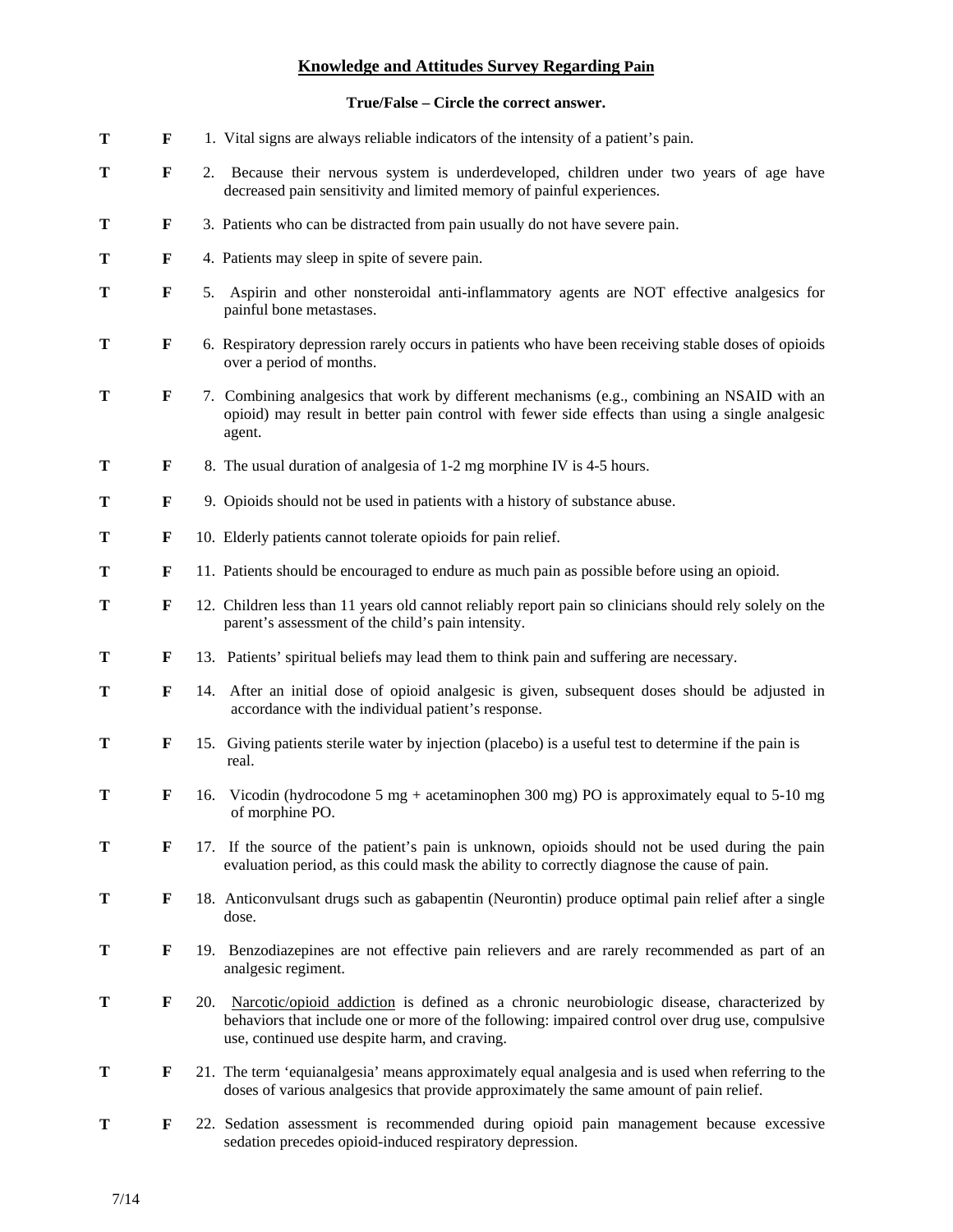#### **Multiple Choice – Place a check by the correct answer.**

- 23. The recommended route of administration of opioid analgesics for patients with persistent cancer-related pain is
	- \_\_\_\_ a. intravenous
	- b. intramuscular
	- c. subcutaneous
	- d. oral
	- $\overline{\phantom{a}}$  e. rectal
- 24. The recommended route administration of opioid analgesics for patients with brief, severe pain of sudden onset such as trauma or postoperative pain is
	- \_\_\_\_\_ a. intravenous
	- b. intramuscular
	- c. subcutaneous
	- d. oral
	- e. rectal
- 25. Which of the following analgesic medications is considered the drug of choice for the treatment of prolonged moderate to severe pain for cancer patients?
	- a. codeine
	- b. morphine
	- c. meperidine
	- d. tramadol
- 26. A 30 mg dose of oral morphine is approximately equivalent to:
	- a. Morphine 5 mg IV
	- b. Morphine 10 mg IV
	- c. Morphine 30 mg IV
	- d. Morphine 60 mg IV
- 27. Analgesics for post-operative pain should initially be given
	- a. around the clock on a fixed schedule
	- b. only when the patient asks for the medication
	- c. only when the nurse determines that the patient has moderate or greater discomfort
- 28. A patient with persistent cancer pain has been receiving daily opioid analgesics for 2 months. Yesterday the patient was receiving morphine 200 mg/hour intravenously. Today he has been receiving 250 mg/hour intravenously. The likelihood of the patient developing clinically significant respiratory depression in the absence of new comorbidity is
	- a. less than 1%
	- b.  $1-10\%$
	- c.  $11-20%$
	- d.  $21-40%$
	- $e. > 41\%$
- 29. The most likely reason a patient with pain would request increased doses of pain medication is
	- **12.12.** The patient is experiencing increased pain.
	- b. The patient is experiencing increased anxiety or depression.
	- c. The patient is requesting more staff attention.
	- d. The patient's requests are related to addiction.
- 30. Which of the following is useful for treatment of cancer pain?
	- a. Ibuprofen (Motrin)
	- b. Hydromorphone (Dilaudid)
	- c. Gabapentin (Neurontin)
	- d. All of the above
- 31. The most accurate judge of the intensity of the patient's pain is
	- a. the treating physician
	- b. the patient's primary nurse
	- $\frac{c}{c}$ . the patient
	- d. the pharmacist
	- e. the patient's spouse or family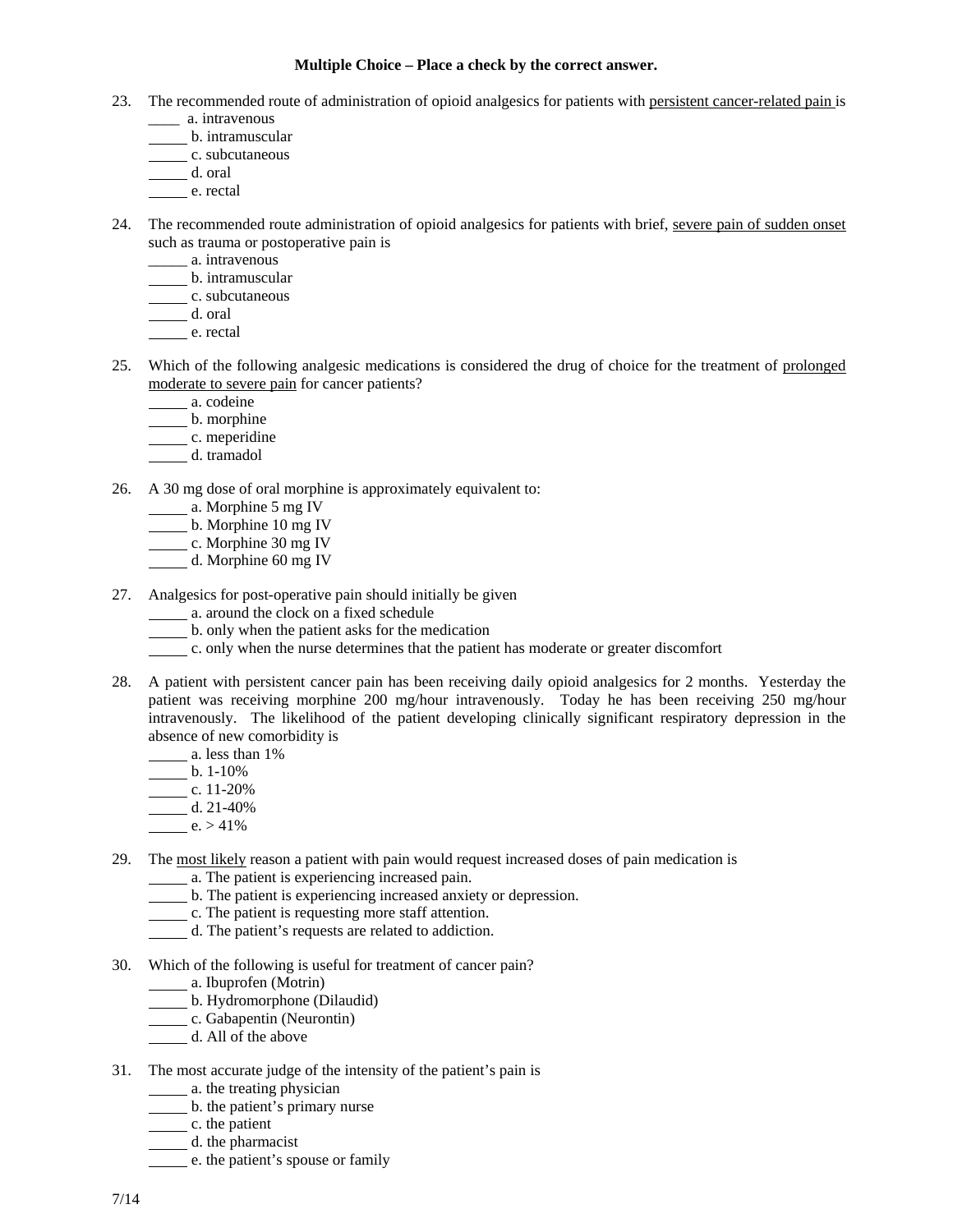- 32. Which of the following describes the best approach for cultural considerations in caring for patients in pain:
	- a. There are no longer cultural influences in the U.S. due to the diversity of the population.
	- b. Cultural influences can be determined by an individual's ethnicity (e.g., Asians are stoic, Italians are expressive, etc).
	- c. Patients should be individually assessed to determine cultural influences.
	- $d$ . Cultural influences can be determined by an individual's socioeconomic status (e.g., blue collar workers report more pain than white collar workers).
- 33. How likely is it that patients who develop pain already have an alcohol and/or drug abuse problem?

 $< 1\%$  5 – 15% 25 - 50% 75 - 100%

- 34. The time to peak effect for morphine given IV is
	- \_\_\_\_\_a. 15 min.
	- \_\_\_\_\_b. 45 min.
	- $\frac{c}{2}$ . 1 hour
	- $\qquad \qquad d. 2 hours$
- 35. The time to peak effect for morphine given orally is
	- \_\_\_\_\_a. 5 min.
	- \_\_\_\_\_b. 30 min.
	- $\frac{\cosh 1 2 \text{ hours}}{2}$
	- $\qquad \qquad d. 3 hours$
- 36. Following abrupt discontinuation of an opioid, physical dependence is manifested by the following:
	- \_\_\_\_\_ a. sweating, yawning, diarrhea and agitation with patients when the opioid is abruptly discontinued.
	- \_\_\_\_\_ b. Impaired control over drug use, compulsive use, and craving.
	- \_\_\_\_\_ c. The need for higher doses to achieve the same effect.
	- \_\_\_\_\_ d. a and b
- 37. Which statement is true regarding opioid induced respiratory depression:
	- \_\_\_\_\_ a. More common several nights after surgery due to accumulation of opioid.
	- \_\_\_\_\_ b. Obstructive sleep apnea is an important risk factor.
	- \_\_\_\_\_ c. Occurs more frequently in those already on higher doses of opioids before surgery.
	- \_\_\_\_\_ d. Can be easily assessed using intermittent pulse oximetry.

### **Case Studies**

Two patient case studies are presented. For each patient you are asked to make decisions about pain and medication.

**Directions:** Please select one answer for each question.

- 38. Patient A: Andrew is 25 years old and this is his first day following abdominal surgery. As you enter his room, he smiles at you and continues talking and joking with his visitor. Your assessment reveals the following information:  $BP = 120/80$ ;  $HR = 80$ ;  $R = 18$ ; on a scale of 0 to 10 (0 = no pain/discomfort, 10 = worst pain/discomfort) he rates his pain as 8.
	- A. On the patient's record you must mark his pain on the scale below. Circle the number that represents your assessment of Andrew's pain.

| $\Omega$ | 2                  | $\mathcal{R}$ | $\sim$ 4 | 6 <sup>6</sup> | $\mathbf{8}$ |                          |
|----------|--------------------|---------------|----------|----------------|--------------|--------------------------|
|          | No pain/discomfort |               |          |                |              | Worst<br>Pain/discomfort |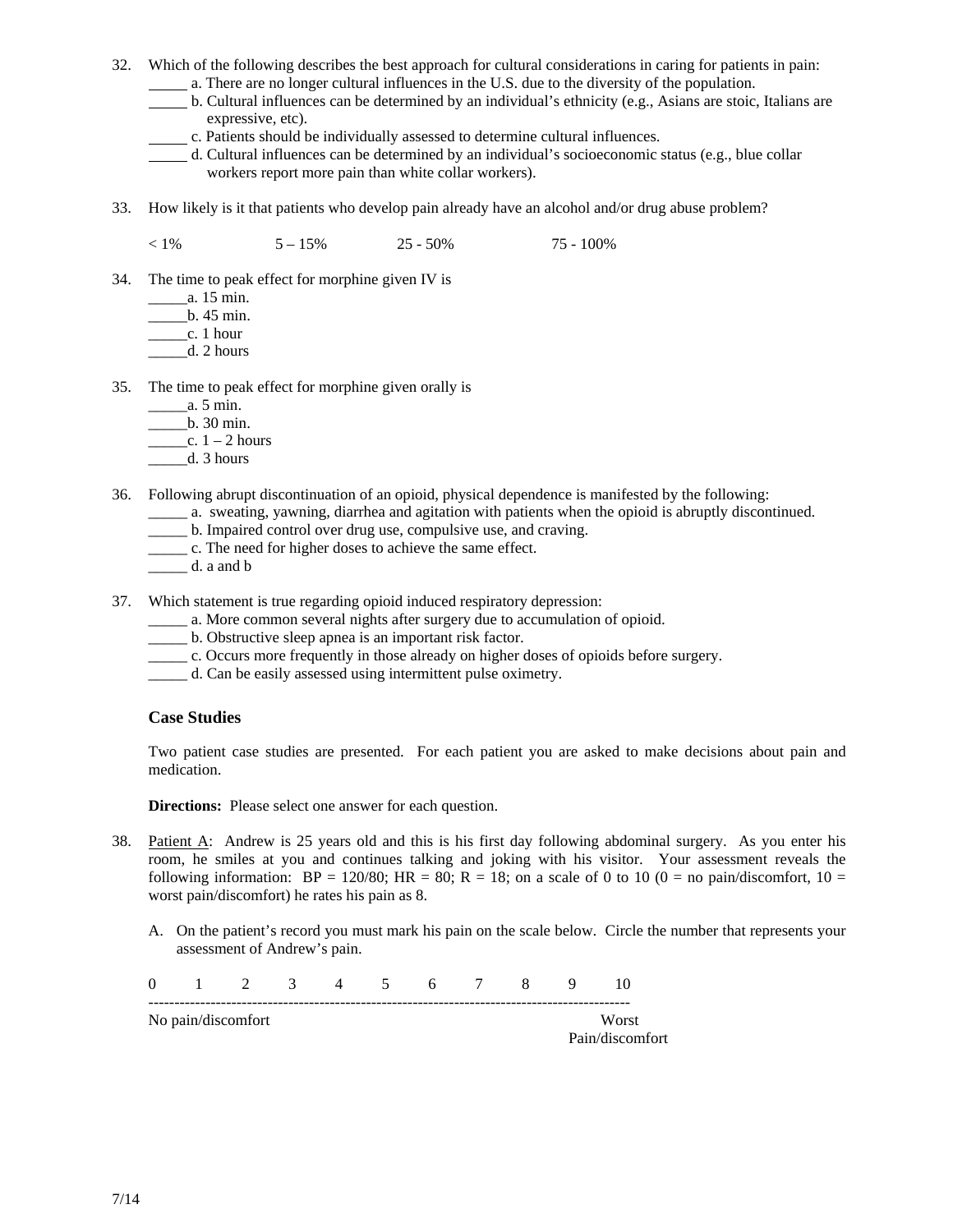B. Your assessment, above, is made two hours after he received morphine 2 mg IV. Half hourly pain ratings following the injection ranged from 6 to 8 and he had no clinically significant respiratory depression, sedation, or other untoward side effects. He has identified 2/10 as an acceptable level of pain relief. His physician's order for analgesia is "morphine IV 1-3 mg q1h PRN pain relief." Check the action you will take at this time.

- 1. Administer no morphine at this time.
- 2. Administer morphine 1 mg IV now.
- 3. Administer morphine 2 mg IV now.
- 4. Administer morphine 3 mg IV now.
- 39. Patient B: Robert is 25 years old and this is his first day following abdominal surgery. As you enter his room, he is lying quietly in bed and grimaces as he turns in bed. Your assessment reveals the following information:  $BP = 120/80$ ; HR = 80; R = 18; on a scale of 0 to 10 (0 = no pain/discomfort, 10 = worst pain/discomfort) he rates his pain as 8.
	- A. On the patient's record you must mark his pain on the scale below. Circle the number that represents your assessment of Robert's pain:

|                    | $2 \quad 3 \quad 4 \quad 5$ |  |  | 6 7 |  |                 |  |
|--------------------|-----------------------------|--|--|-----|--|-----------------|--|
| No pain/discomfort | Worst                       |  |  |     |  |                 |  |
|                    |                             |  |  |     |  | Pain/discomfort |  |

- B. Your assessment, above, is made two hours after he received morphine 2 mg IV. Half hourly pain ratings following the injection ranged from 6 to 8 and he had no clinically significant respiratory depression, sedation, or other untoward side effects. He has identified 2/10 as an acceptable level of pain relief. His physician's order for analgesia is "morphine IV 1-3 mg q1h PRN pain relief." Check the action you will take at this time:
- 1. Administer no morphine at this time.
- 2. Administer morphine 1 mg IV now.
- 3. Administer morphine 2 mg IV now.
- 4. Administer morphine 3 mg IV now.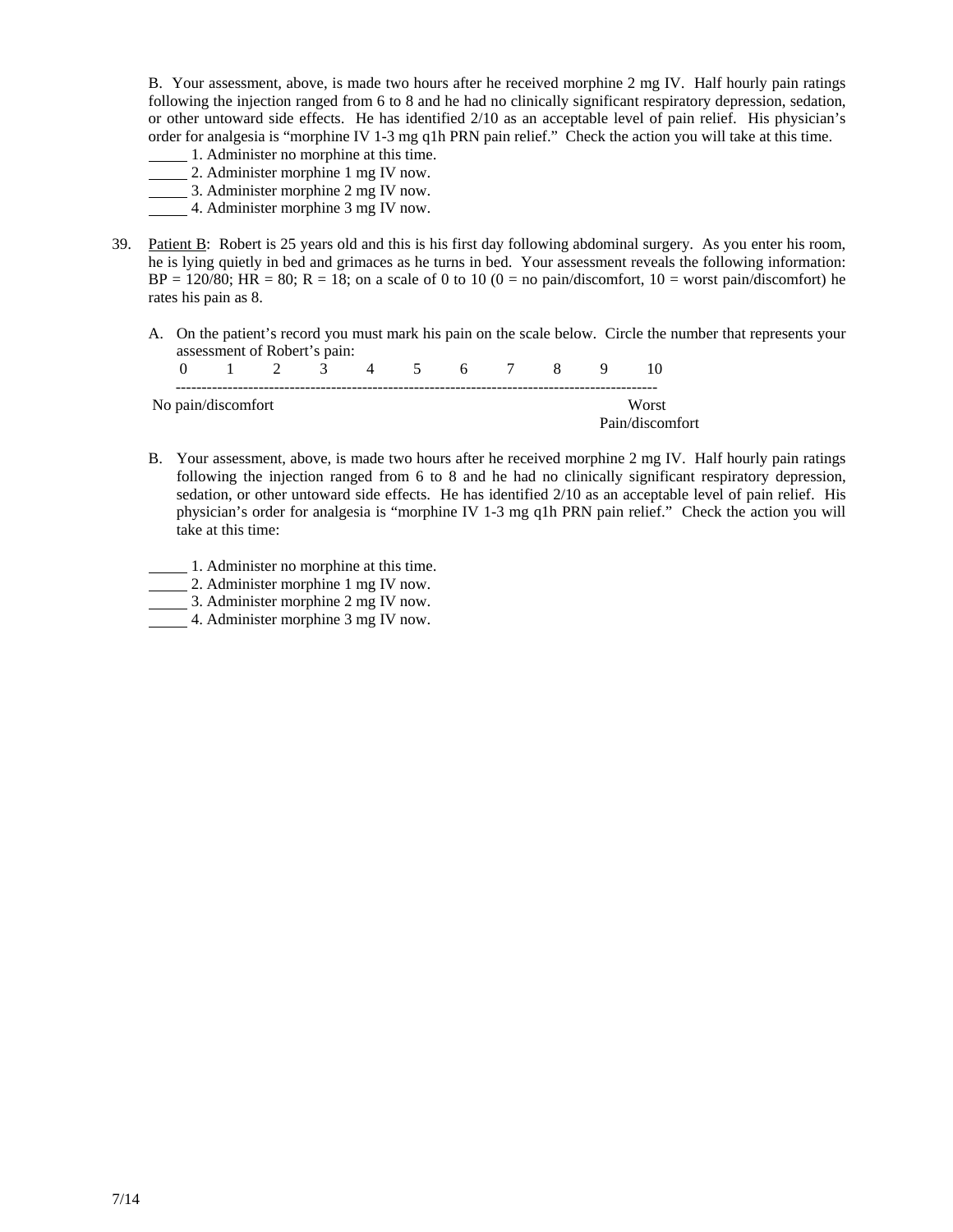## **Answer Key**

## Knowledge and Attitudes Survey Regarding Pain

## **True/False – Circle the correct answer.**

- **F** 1. Vital signs are always reliable indicators of the intensity of a patient's pain.
- **F** 2. Because their nervous system is underdeveloped, children under two years of age have decreased pain sensitivity and limited memory of painful experiences.
- **F** 3. Patients who can be distracted from pain usually do not have severe pain.
- **T** 4. Patients may sleep in spite of severe pain.
- **F** 5. Aspirin and other nonsteroidal anti-inflammatory agents are NOT effective analgesics for painful bone metastases.
- **T** 6. Respiratory depression rarely occurs in patients who have been receiving stable doses of opioids over a period of months.
- **T** 7. Combining analgesics that work by different mechanisms (e.g., combining an NSAID with an opioid) may result in better pain control with fewer side effects than using a single analgesic agent.
- **F** 8. The usual duration of analgesia of 1-2 mg morphine IV is 4-5 hours.
- **F** 9. Opioids should not be used in patients with a history of substance abuse.
- **F** 10. Elderly patients cannot tolerate opioids for pain relief.
- **F** 11. Patients should be encouraged to endure as much pain as possible before using an opioid.
- **F** 12. Children less than 11 years old cannot reliably report pain so clinicians should rely solely on the parent's assessment of the child's pain intensity.
- **T** 13. Patient's spiritual beliefs may lead them to think pain and suffering are necessary.
- **T** 14. After an initial dose of opioid analgesic is given, subsequent doses should be adjusted in accordance with the individual patient's response.
- **F** 15. Giving patients sterile water by injection (placebo) is a useful test to determine if the pain is real.
- **T** 16. Vicodin (hydrocodone 5 mg + acetaminophen 300 mg) PO is approximately equal to 5 10 mg of morphine PO.
- **F** 17. If the source of the patient's pain is unknown, opioids should not be used during the pain evaluation period, as this could mask the ability to correctly diagnose the cause of pain.
- **F** 18. Anticonvulsant drugs such as gabapentin (Neurontin) produce optimal pain relief after a single dose.
- **T** 19. Benzodiazepines are not effective pain relievers and are rarely recommended as part of an analgesic regiment.
- **T** 20. Narcotic/opioid addiction is defined as a chronic neurobiologic disease, characterized by behaviors that include one or more of the following: impaired control over drug use, compulsive use, continued use despite harm, and craving.
- **T** 21. The term 'equianalgesia' means approximately equal analgesia and is used when referring to the doses of various analgesics that provide approximately the same amount of pain relief.
- **T** 22. Sedation assessment is recommended during opioid pain management because excessive sedation precedes opioid-induced respiratory depression.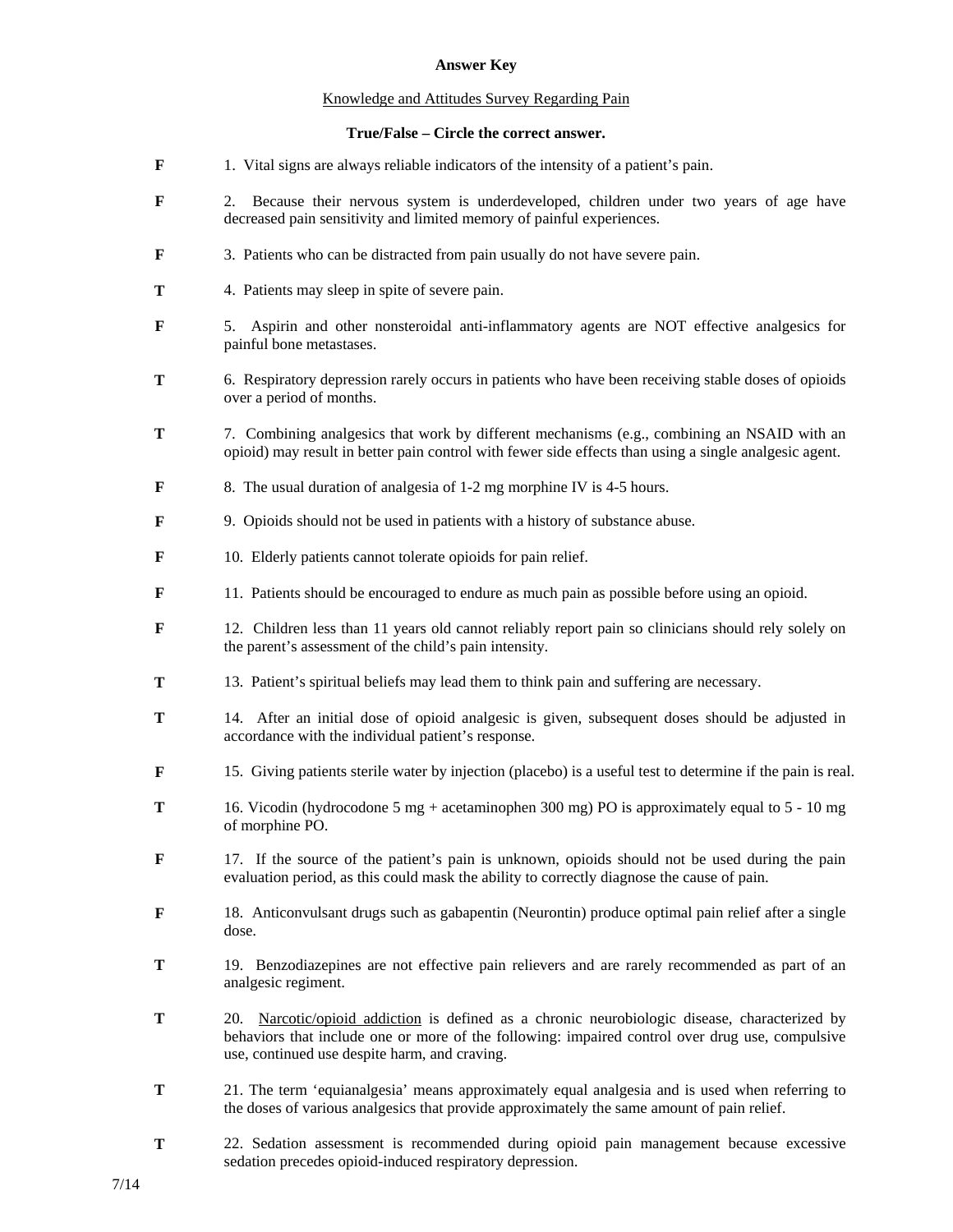#### **Answer Key**

#### Knowledge and Attitudes Survey Regarding Pain

#### **Multiple Choice – Place a check by the correct answer.**

- 23. The recommended route of administration of opioid analgesics for patients with persistent cancer-related pain is
	- \_\_\_\_\_ a. intravenous
		- b. intramuscular
	- c. subcutaneous
	- X d. oral
	- e. rectal
- 24. The recommended route of administration of opioid analgesics for patients with brief, severe pain of sudden onset, such as trauma or postoperative pain is
	- X a. intravenous
	- b. intramuscular
	- c. subcutaneous
	- d. oral
	- e. rectal
- 25. Which of the following analgesic medications is considered the drug of choice for the treatment of prolonged moderate to severe pain for cancer patients?
	- a. codeine
	- $X$  b. morphine
	- c. meperidine
	- d. tramadol
- 26. A 30 mg dose of oral morphine is approximately equivalent to:
	- a. Morphine 5 mg IV
	- $X_b$ . Morphine 10 mg IV
	- c. Morphine 30 mg IV
	- d. Morphine 60 mg IV
- 27. Analgesics for post-operative pain should initially be given
	- $X$  a. around the clock on a fixed schedule
	- b. only when the patient asks for the medication
	- c. only when the nurse determines that the patient has moderate or greater discomfort
- 28. A patient with persistent cancer pain has been receiving daily opioid analgesics for 2 months. Yesterday the patient was receiving morphine 200 mg/hour intravenously. Today he has been receiving 250 mg/hour intravenously. The likelihood of the patient developing clinically significant respiratory depression in the absence of new comorbidity is
	- $X_a$ . less than 1%
	- $b. 1-10%$
	- c.  $11-20%$
	- d. 21-40%
	- $e. > 41\%$
- 29. The most likely reason a patient with pain would request increased doses of pain medication is
	- $X$  a. The patient is experiencing increased pain.
	- b. The patient is experiencing increased anxiety or depression.
	- c. The patient is requesting more staff attention.
	- d. The patient's requests are related to addiction.
- 30. Which of the following is useful for treatment of cancer pain?
	- a. Ibuprofen (Motrin)
	- b. Hydromorphone (Dilaudid)
	- c. Gabapentin (Neurontin)
	- X d. All of the above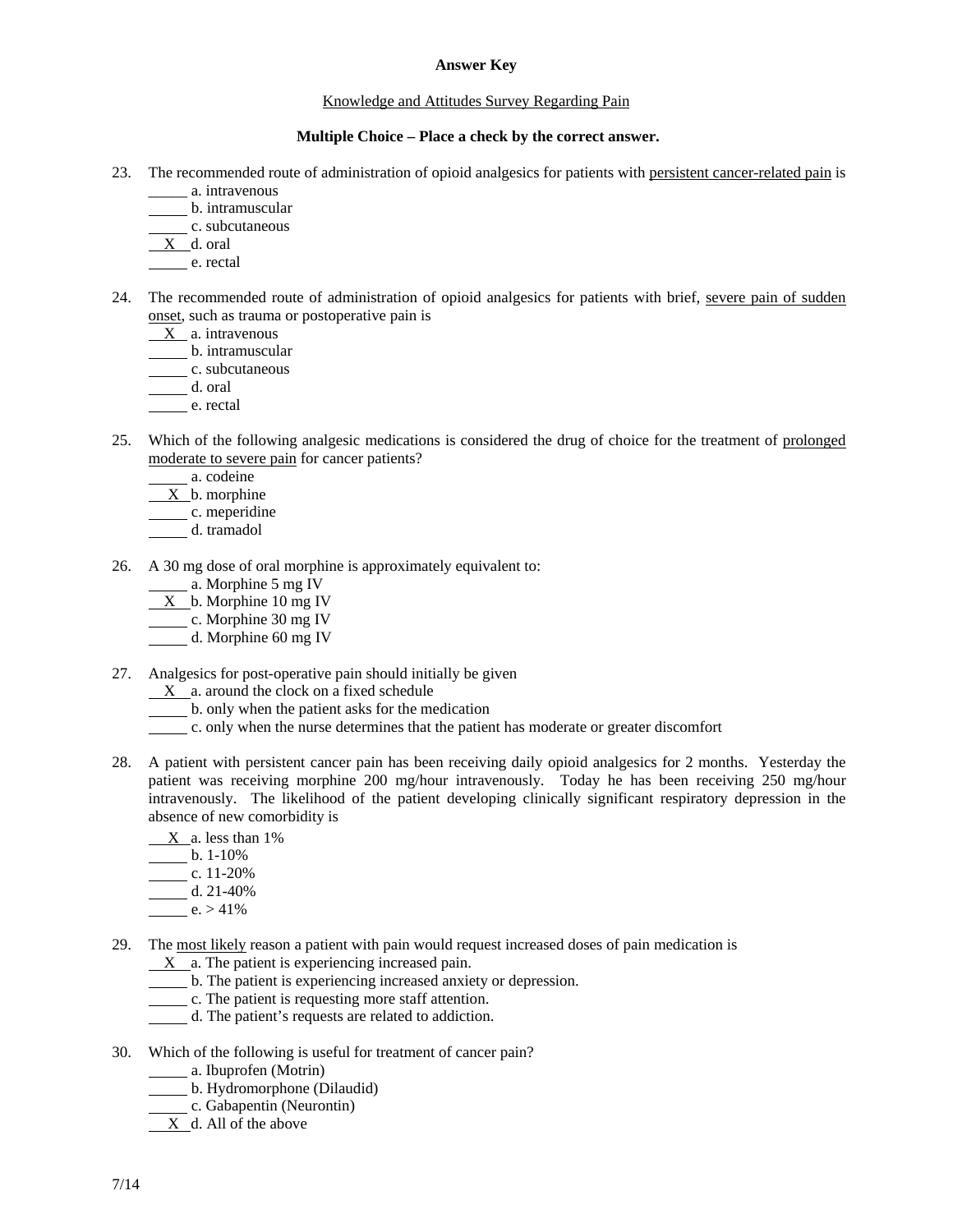- 31. The most accurate judge of the intensity of the patient's pain is
	- **a.** the treating physician
	- b. the patient's primary nurse
	- X c. the patient
	- d. the pharmacist
	- **EXECUTE:** e. the patient's spouse or family
- 32. Which of the following describes the best approach for cultural considerations in caring for patients in pain:
	- a. There are no longer cultural influences in the U.S. due to the diversity of population.
	- b. Cultural influences can be determined by an individual's ethnicity (e.g., Asians are stoic, Italians are expressive, etc).
	- $X_c$  c. Patients should be individually assessed to determine cultural influences.
	- \_\_\_\_\_d. Cultural influences can be determined by an individual's socioeconomic status (e.g., blue collar workers report more pain than white collar workers).
- 33. How likely is it that patients who develop pain already have an alcohol and/or drug abuse problem?

 $5 - 15\%$  25 - 50% 75 - 100%

- 34. The time to peak effect for morphine given IV is
	- $X$  a. 15 min.
	- \_\_\_\_\_b. 45 min.
	- $\_\_c. 1$  hour
	- \_\_\_\_\_d. 2 hours
- 35. The time to peak effect for morphine given orally is
	- \_\_\_\_\_a. 5 min.
		- $_b$ . 30 min
	- $X$  c. 1 2 hours
	- $-d.$  3 hours
- 36. Following abrupt discontinuation of an opioid, physical dependence is manifested by the following:
	- X a. sweating, yawning, diarrhea and agitation with patients when the opioid is abruptly discontinued
	- \_\_\_\_\_ b. Impaired control over drug use, compulsive use, and craving
	- \_\_\_\_\_ c. The need for higher doses to achieve the same effect.
	- \_\_\_\_\_ d. a and b
- 37. Which statement is true regarding opioid induced respiratory depression:
	- \_\_\_\_\_ a. More common several nights after surgery due to accumulation of opioid.
	- X b. Obstructive sleep apnea is an important risk factor.
	- \_\_\_\_\_ c. Occurs more frequently in those already on higher doses of opioids before surgery.
	- \_\_\_\_\_ d. Can be easily assessed using intermittent pulse oximetry.

### **Case Studies**

 Two patient case studies are presented. For each patient you are asked to make decisions about pain and medication.

**Directions:** Please select one answer for each question.

38. Patient A: Andrew is 25 years old and this is his first day following abdominal surgery. As you enter his room, he smiles at you and continues talking and joking with his visitor. Your assessment reveals the following information:  $BP = 120/80$ ;  $HR = 80$ ;  $R = 18$ ; on a scale of 0 to 10 (0 = no pain/discomfort, 10 = worst pain/discomfort) he rates his pain as 8.

A. On the patient's record you must mark his pain on the scale below. Circle the number that represents your assessment of Andrew's pain.

|  | No pain/discomfort |  |  |  |                 |  | Worst |  |
|--|--------------------|--|--|--|-----------------|--|-------|--|
|  |                    |  |  |  | Pain/discomfort |  |       |  |